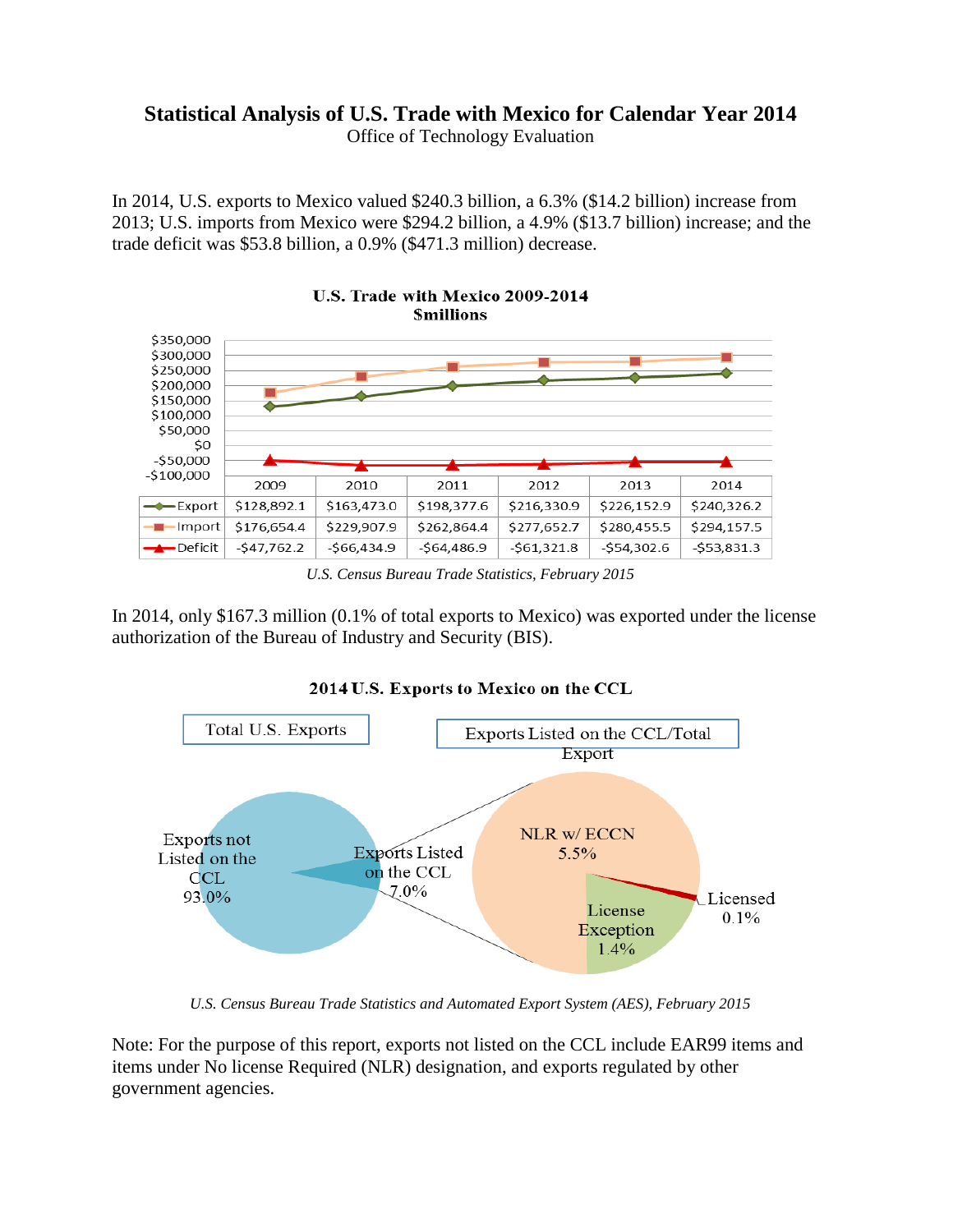In 2014, \$3.4 billion (95.3% of total exports to Mexico) was shipped under a BIS license exception. \$2.4 billion (70.1%) included Temporary Imports, Exports and Re-exports (TMP), followed by Encryption Commodities and Software (ENC) at 28.3%.



*Automated Export System (AES), February 2015*

#### **2014 U.S. Exports to Mexico by ECCN and BIS License Designation**

| $\cdots$ $\cdots$ $\cdots$ $\cdots$<br>$\sim$ 0.1, to 1.10.1.00 $\sim$ 7 |             |                                     |  |  |  |  |
|--------------------------------------------------------------------------|-------------|-------------------------------------|--|--|--|--|
|                                                                          | <b>ECCN</b> | Description                         |  |  |  |  |
|                                                                          | 2B001       | Machine Tools and Any               |  |  |  |  |
|                                                                          |             | <b>Combination Thereof</b>          |  |  |  |  |
|                                                                          | 1C350       | Chemicals that may be used as       |  |  |  |  |
|                                                                          |             | precursors for toxic chemical       |  |  |  |  |
|                                                                          |             | agents                              |  |  |  |  |
|                                                                          | 2B201       | Machine tools, other than those     |  |  |  |  |
|                                                                          |             | controlled by 2B001                 |  |  |  |  |
|                                                                          | 5A002       | <b>Information Security Systems</b> |  |  |  |  |
|                                                                          |             | Equipment                           |  |  |  |  |

*Top Four Exports by ECCN to Mexico by Value – Licensed*

*Top Four Exports by ECCN to Mexico by Value– License Exception*

| <b>ECCN</b> | Description                          |
|-------------|--------------------------------------|
| 5A002       | <b>Information Security Systems</b>  |
|             | Equipment                            |
| 3A001       | Electronic Components and            |
|             | <b>Specially Designed Components</b> |
| 9B001       | <b>Gas Turbine Blade</b>             |
|             | <b>Manufacturing Equipment</b>       |
| 9A610       | Military aircraft and related        |
|             | commodities                          |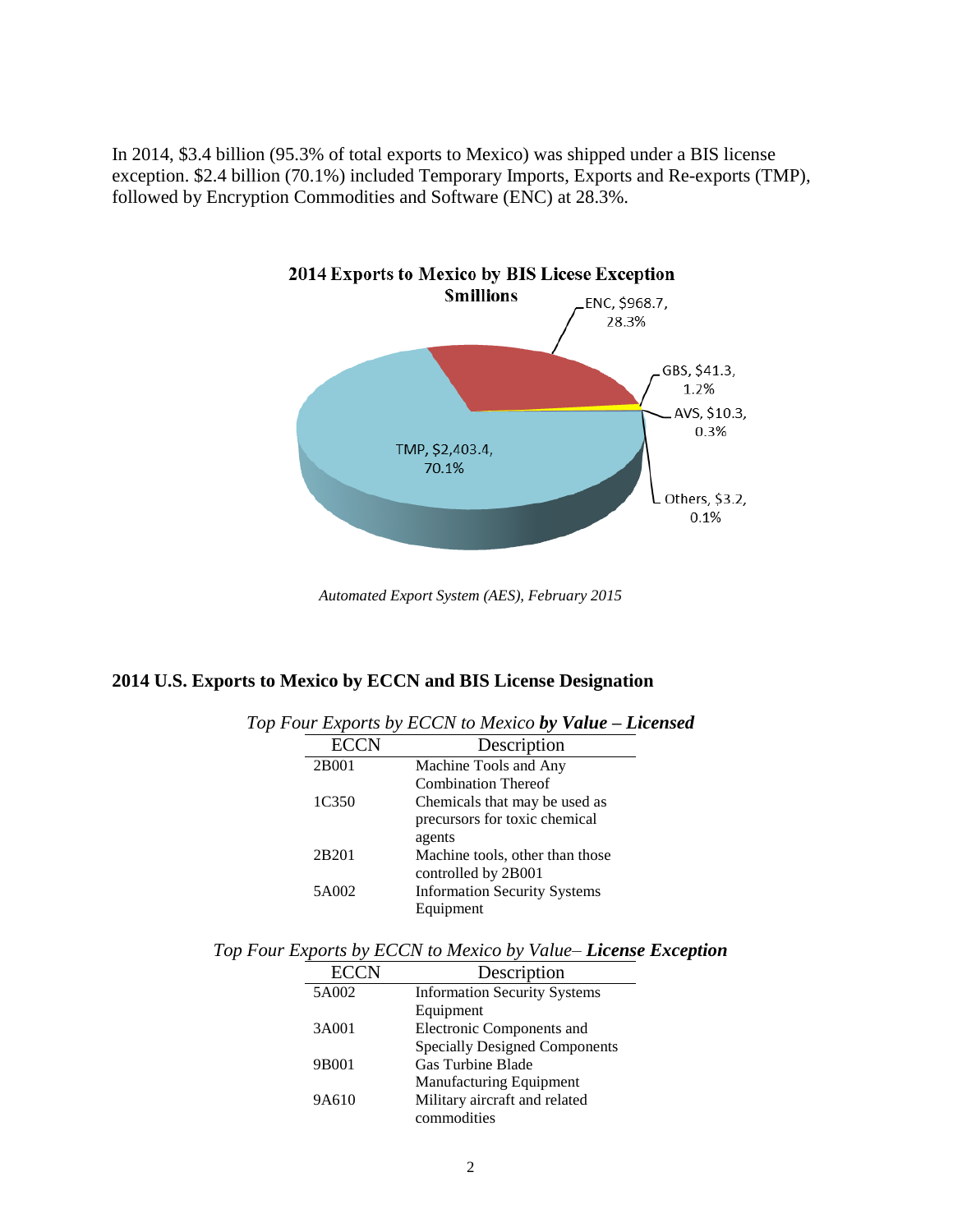| <b>ECCN</b> | Description                        |
|-------------|------------------------------------|
| 4A994       | Computers, "electronic             |
|             | assemblies", and related equipment |
| 5A992       | Low-Level Information Security     |
|             | <b>Systems and Equipment</b>       |
| 9A991       | Aircraft and gas turbine engines   |
| 5A991       | <b>Telecommunication Equipment</b> |
|             |                                    |

*Top Four Exports by ECCNs to Mexico by Value – NLR*

*Source: Automated Export System, February 2015*

### **Exports of Advanced Technology Products (ATP) to Mexico**

In 2014, the U.S. ATP exports to Mexico valued \$36.5 billion, a 2.4% (\$843.0 million) increase from 2013; the U.S. ATP imports from Mexico were \$45.5 billion, a 4.7% (\$2.3 billion) decrease; and the trade deficit was \$9.1 billion, a 25.5% (\$3.1 billion) decrease.



# U.S. ATP Trade with Mexico 2009 - 2014

*Source: U.S. Census Bureau Trade Statistics, February 2015*

Advanced Technology Products (ATP) - Approximately 500 of some 22,000 Harmonized System commodity classification codes contain products from ten recognized high technology categories (e.g., biotechnology, aerospace).

\$36.5 billion (15.2%) of total U.S. exports to Mexico were considered ATP items. Of these, \$65.3 million (0.2%) were shipped under a BIS license).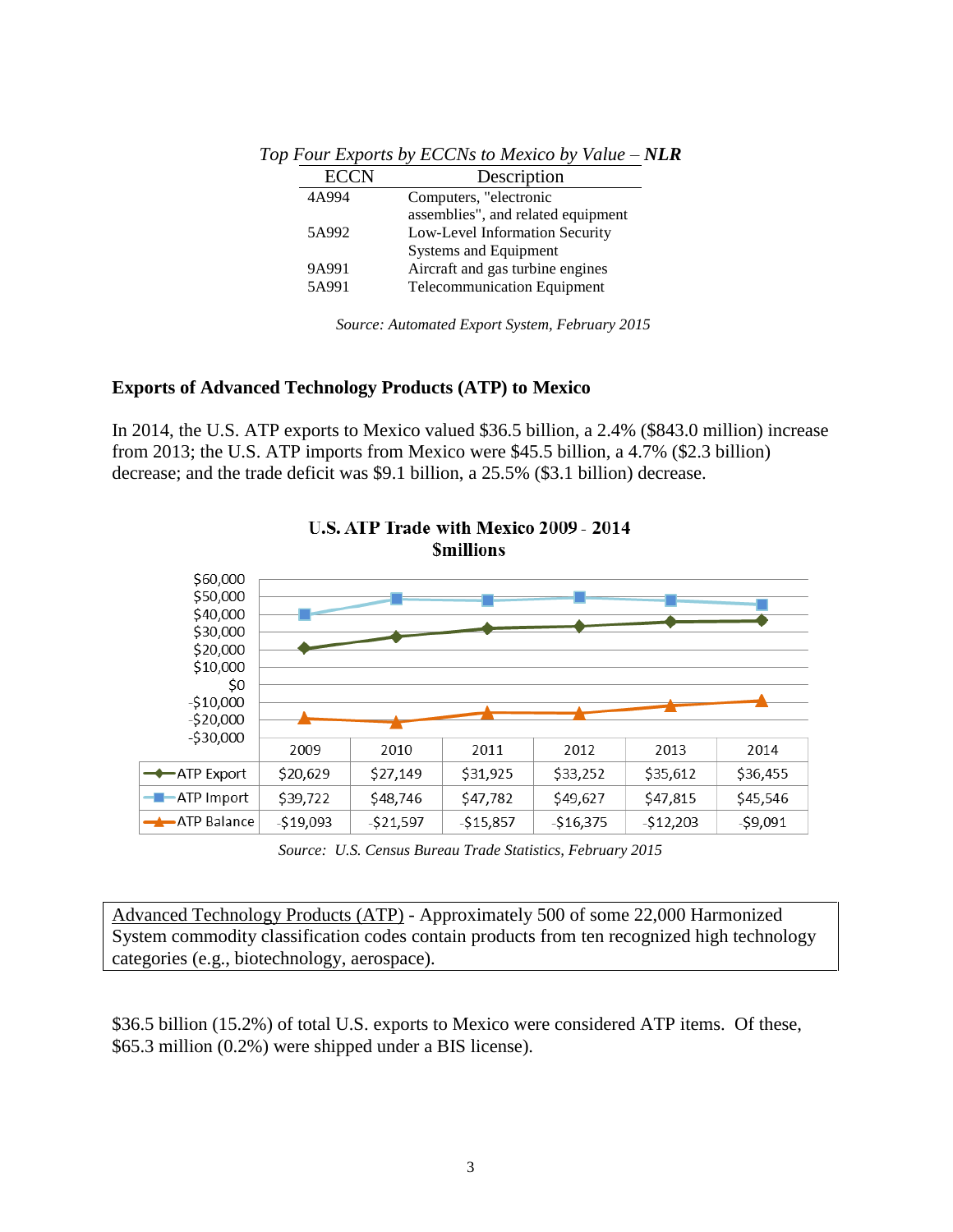| <b>ATP Exports to Mexico (\$millions)</b> |        |        |        |        |        |        |            |                       |
|-------------------------------------------|--------|--------|--------|--------|--------|--------|------------|-----------------------|
| <b>ATP Category</b>                       | 2009   | 2010   | 2011   | 2012   | 2013   | 2014   | % of Total | % change from<br>2013 |
| Biotechnology                             | 405    | 403    | 319    | 362    | 470    | 497    | 1.4%       | 5.7%                  |
| Life Science                              | 792    | 799    | 896    | 1.080  | 1,092  | 1,190  | 3.3%       | 9.0%                  |
| Opto-Electronics                          | 788    | 547    | 651    | 574    | 561    | 619    | 1.7%       | 10.3%                 |
| Information & Communications              | 11,558 | 15,730 | 21,133 | 21,514 | 21,858 | 22,620 | 62.0%      | 3.5%                  |
| Electronics                               | 4.736  | 7,202  | 6,203  | 5,814  | 6.827  | 6,886  | 18.9%      | 0.9%                  |
| <b>Flexible Manufacturing</b>             | 427    | 477    | 633    | 854    | 1,007  | 913    | 2.5%       | $-9.3%$               |
| <b>Advanced Materials</b>                 | 246    | 278    | 187    | 203    | 223    | 285    | 0.8%       | 27.8%                 |
| Aerospace                                 | 1.648  | 1,588  | 1,820  | 2,761  | 3,487  | 3,357  | 9.2%       | $-3.7\%$              |
| Weapons                                   | 10     | 9      | 12     | 12     | 10     | 10     | $0.0\%$    | $0.0\%$               |
| Nuclear Technology                        | 20     | 115    | 71     | 78     | 77     | 80     | 0.2%       | 3.9%                  |
| <b>Grand Total</b>                        | 20,629 | 27.149 | 31,925 | 33,252 | 35.612 | 36,455 |            | 2.4%                  |

*Source: The U.S. Census Bureau Trade Statistics, February 2015*

## **BIS Licensing of Items Destined to Mexico**

Exports to Mexico are controlled under the Export Administration Regulations (EAR) for CB:1, CB:2, NP:1, NS:1, NS:2, FC:1, MT:1, RS:1, RS:2, CC:1, and CC:3 reasons.

In 2014, BIS reviewed 1,275 export/re-export applications for Mexico. Of these, 1,005 (78.8%) were approved and none were denied.



## Licenses for Tangible Items, Software and Technology for Mexico by Value 2010-2014

*Source: Commerce U.S. Exports Exporter Support System, February 2015* Note: Figures above do not include deemed export applications.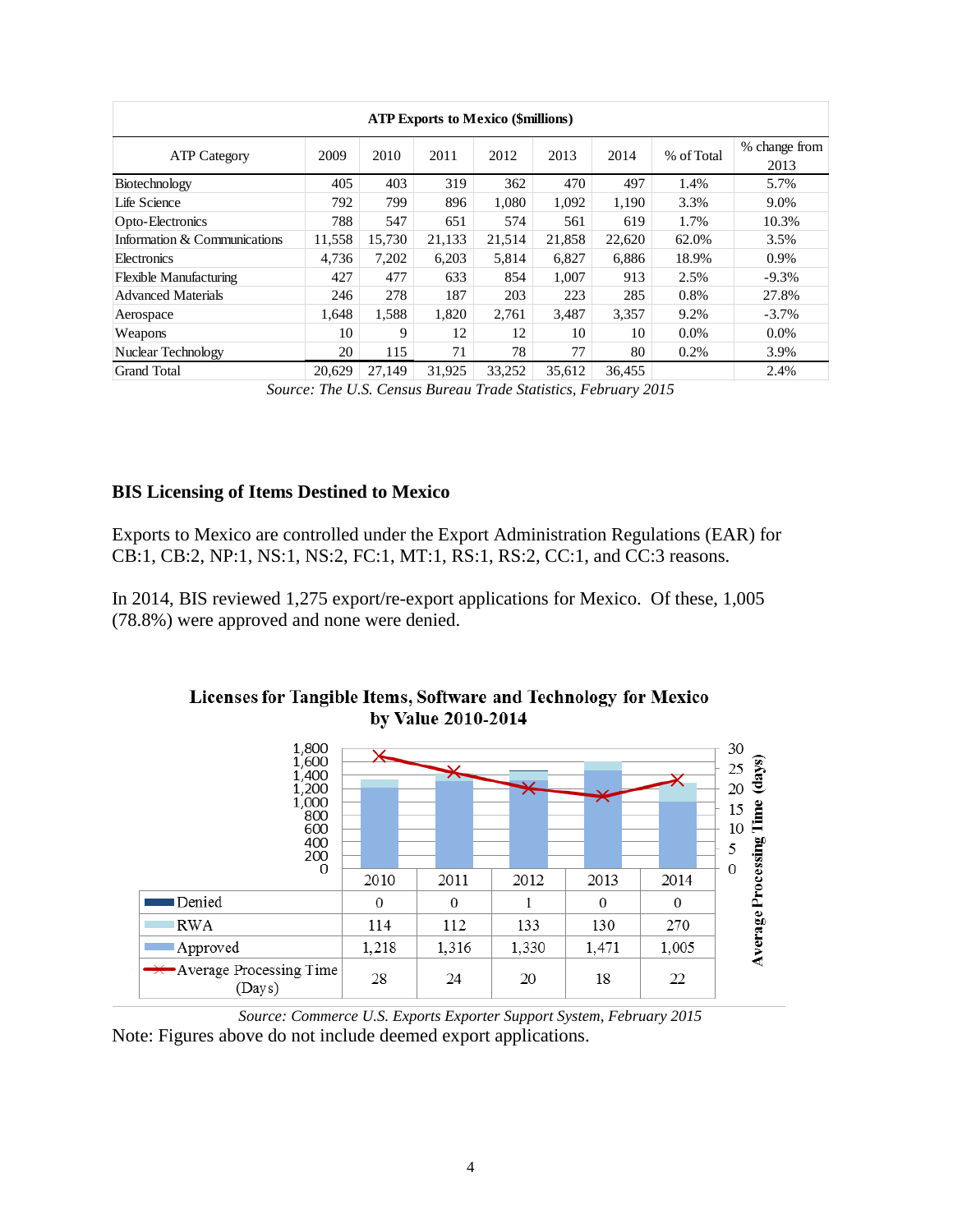

Licenses for Tangible Items, Software and Technology for Mexico by Value 2010-2014

BIS approved 9 deemed export applications for Mexico, compared to 978 approved worldwide.

*Source: Commerce U.S. Exports Exporter Support System, February 2015*